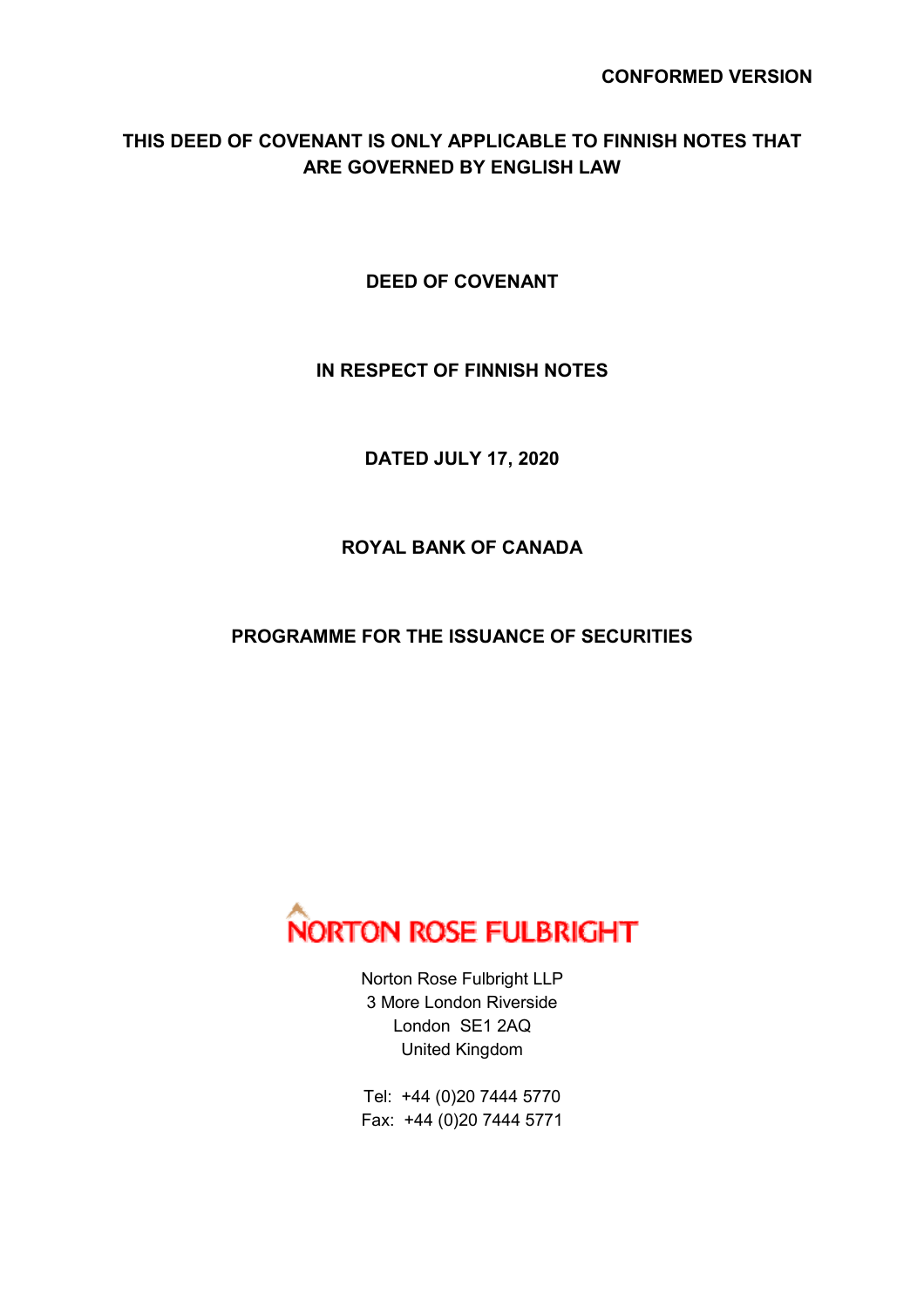**THIS DEED OF COVENANT** is made on July 17, 2020 by **ROYAL BANK OF CANADA** (the "**Issuer**") in favour of the Holders of each Series of Finnish Notes (as defined below).

#### **WHEREAS**:

- (A) The Issuer has entered into an Amended and Restated Dealership Agreement dated July 17, 2020 with the Dealer named in it under which as may be amended and restated from time to time the Issuer proposes from time to time to issue, *inter alia*, Finnish Notes and an Amended and Restated Issue and Paying Agency Agreement (the "**Agency Agreement**", which expression includes the same as it may be amended, supplemented, novated or restated from time to time) dated July 17, 2020 between the Issuer and the agents named therein.
- (B) The Issuer has also entered into a Master Issuing and Paying Agency Agreement (which expression includes the same as it may be amended, supplemented, novated or restated from time to time) dated September 23, 2013 between, *inter alia*, the Issuer and Nordea Bank Abp (formerly Nordea Bank AB (publ), Finnish Branch).
- (C) Certain Notes governed by English law will be issued in uncertificated and dematerialised book-entry form (the "**Finnish Notes**") in accordance with the Finnish Act on the Book-Entry System and Clearing Operations (Fin: *laki arvo-osuusjärjestelmästä ja selvitystoiminnasta* (348/2017, as amended)) and the Finnish Act on Book Entry Accounts (Fin: *laki arvoosuustileistä* (827/1991, as amended)), other applicable Finnish legislation and the rules and regulations applicable to, and/or issued by, Euroclear Finland.
- (D) This Deed is intended to replace the Deed of Covenant (the **"Previous Deed of Covenant**") dated June 26, 2019 executed by the Issuer in respect of Finnish Notes.
- (E) Terms used in this Deed of Covenant and not otherwise defined shall have the meanings given to them in the Terms and Conditions as defined in the Agency Agreement as amended and/or supplemented by the Final Terms or Pricing Supplement issued in respect of the relevant Finnish Notes (the "**Conditions of the Finnish Notes**").

#### **NOW THIS DEED WITNESSES** as follows:

- 1. This Deed shall apply to all Finnish Notes issued on or after July 17, 2020 and all references herein to a Finnish Note shall be construed accordingly. Finnish Notes issued under the Programme prior to July 17, 2020 shall continue to have the benefit of the Previous Deed of Covenant or, if applicable, any previous deed of covenant entered into prior thereto.
- 2. The Issuer covenants with each Holder that each Holder is entitled to exercise or enforce, in respect of each Finnish Note held by him, the rights and obligations attaching or pertaining to such Finnish Note as set out in the Conditions of the Finnish Notes.
- 3. The Issuer undertakes in favour of each Holder that, in relation to any payment to be made by it under this Deed, it will comply with the provisions of the Condition entitled "Taxation" to the extent that they apply to any payments in respect of the Finnish Notes as if those provisions had been set out in full in this Deed.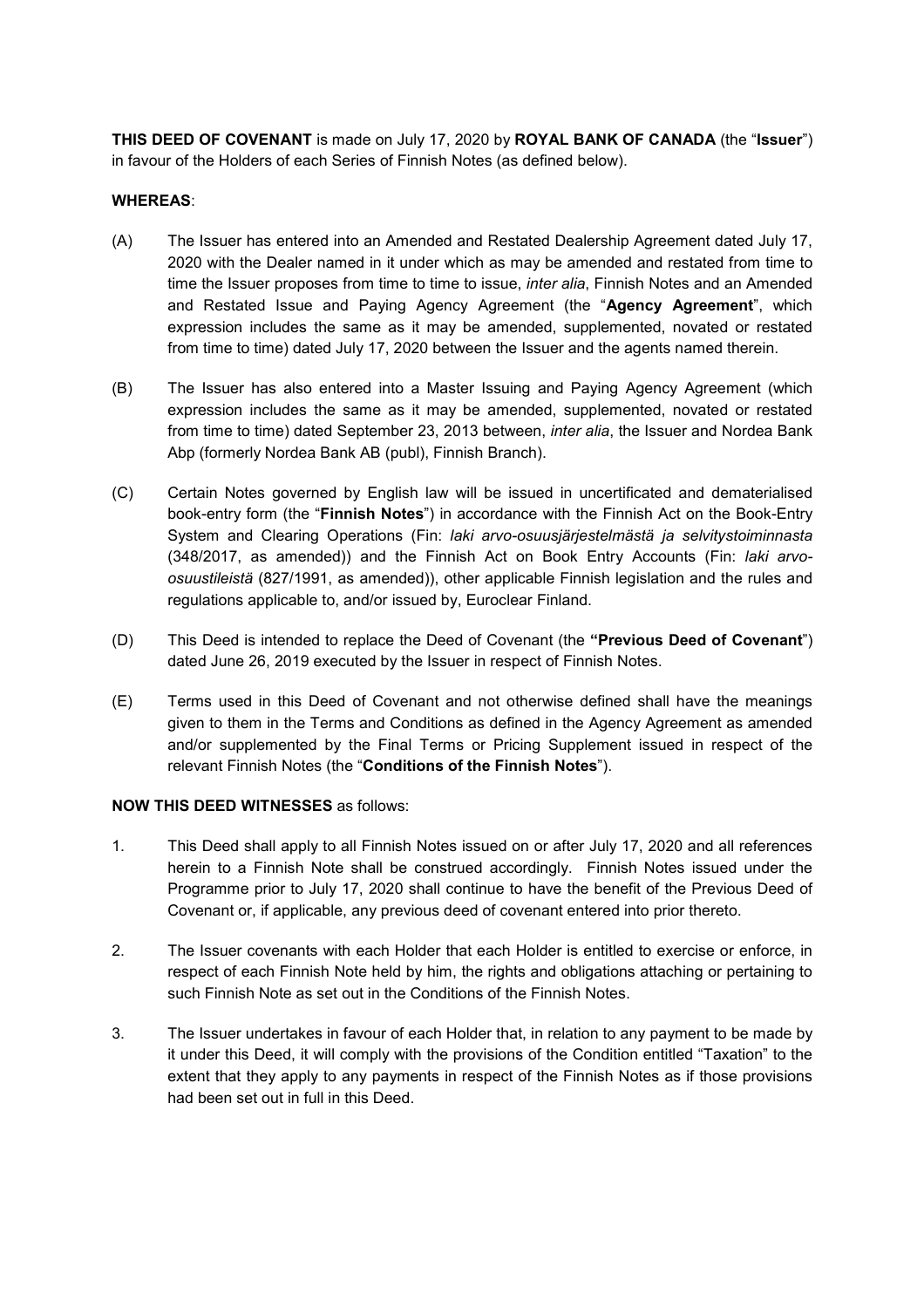- 4. The Issuer will pay any stamp and other duties and taxes, including interest and penalties, payable on or in connection with the execution of this Deed and any action taken by any Holder to enforce the provisions of this Deed.
- 5. The Issuer represents, warrants and undertakes with each Holder that it has all corporate power, and has taken all necessary corporate or other steps, to enable it to execute, deliver and perform this Deed, and that this Deed constitutes a legal, valid and binding obligation of the Issuer enforceable in accordance with its terms subject to the laws of bankruptcy and other laws affecting the rights of creditors generally.
- 6. This Deed shall take effect as a Deed Poll for the benefit of the Holders from time to time. This Deed shall be deposited with and held by The Bank of New York Mellon, London Branch at One Canada Square, London E14 5AL until all the obligations of the Issuer under this Deed have been discharged in full.
- 7. The Issuer acknowledges the right of every Holder to the production of, and the right of every Holder to obtain (upon payment of a reasonable charge) a copy of, this Deed, and further acknowledges and covenants that the obligations binding upon it contained in this Deed are owed to, and shall be for the account of, each and every Holder, and that each Holder shall be entitled severally to enforce those obligations against the Issuer.
- 8. If any provision in or obligation under this Deed is or becomes invalid, illegal or unenforceable in any respect under the law of any jurisdiction, that will not affect or impair (i) the validity, legality or enforceability under the law of that jurisdiction of any other provision in or obligation under this Deed, and (ii) the validity, legality or enforceability under the law of any other jurisdiction of that or any other provision in or obligation under this Deed.
- 9. (a) This Deed and the Finnish Notes and any non-contractual obligations arising out of or in connection with this Deed and the Finnish Notes are governed by, and shall be construed in accordance with, the laws of England, except as provided in paragraph (b) below.
	- (b) Notwithstanding anything in this Deed of Covenant or the Conditions of the Finnish Notes, (i) the Condition entitled "Status of the Notes – Notes which are Bail-inable Securities" and the second sentence of the fourth paragraph of the Condition entitled "Law and Jurisdiction" in each case in respect of Bail-inable Securities shall be governed by, and shall be construed in accordance with the laws of, the Province of Ontario and the federal laws of Canada applicable therein and (ii) the registration of the Finnish Notes in Euroclear Finland shall be governed by Finnish law.
- 10. (a) Subject to the second sentence of the fourth paragraph of the Condition entitled "Law and Jurisdiction" and 10(b) below, the English courts have jurisdiction to settle any dispute arising out of or in connection with this Deed and the Finnish Notes, including any dispute as to their existence, validity, interpretation, performance, breach or termination or the consequences of their nullity and any dispute relating to any noncontractual obligations arising out of or in connection with this Deed and the Finnish Notes (a "**Dispute**") and accordingly each of the Issuer and any Holder in relation to any Dispute submits to the jurisdiction of the English courts.
	- (b) Subject to the second sentence of the fourth paragraph of the Condition entitled "Law and Jurisdiction", to the extent allowed by law, each of the Holders and the Issuer